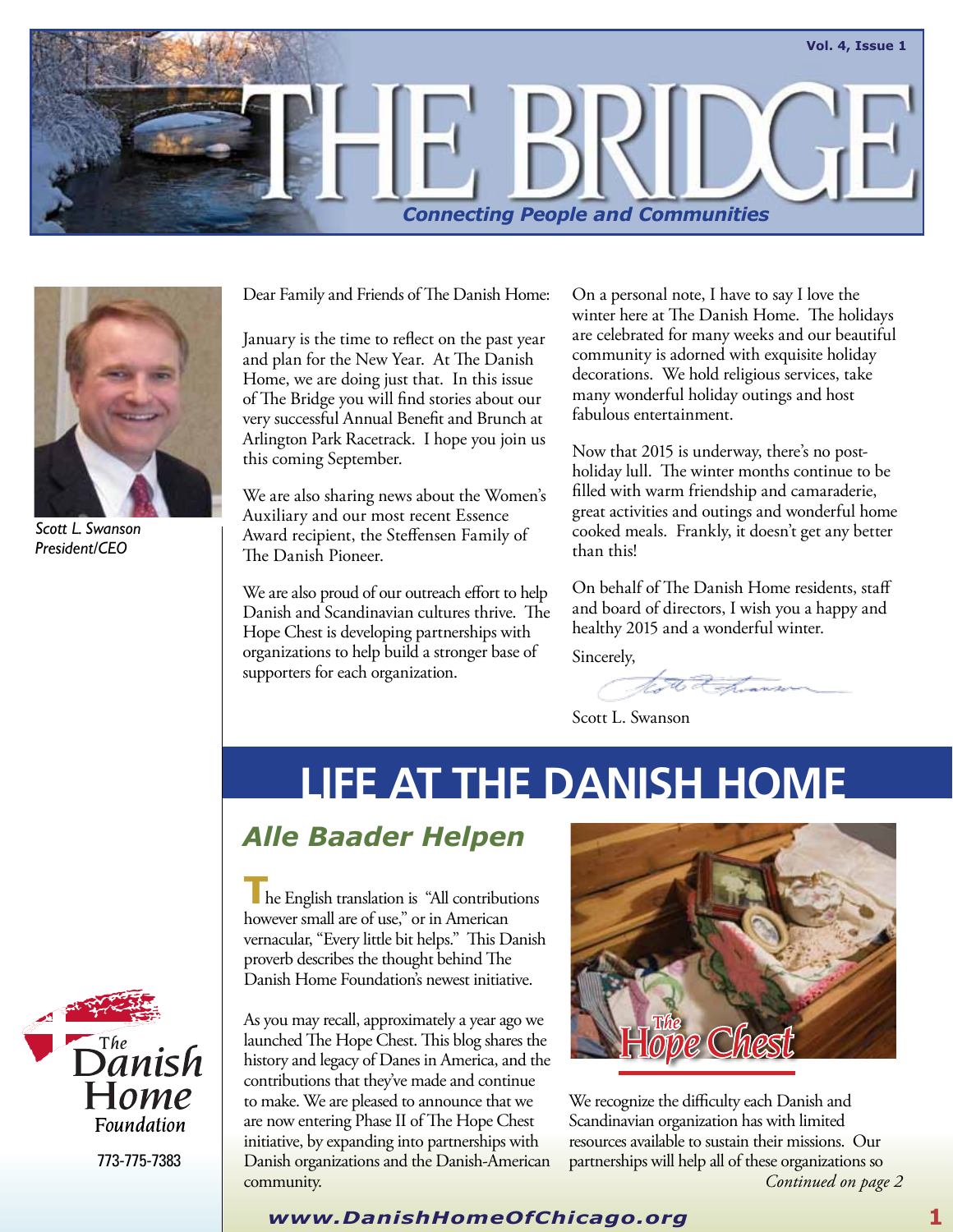# **EXPERT'S CORNER A LOOK BACK**



## *No-hibernation Zone*

The Danish Home of Chicago is a no-hibernation zone. Robin Decker, Resident Life director. for The Danish Home is charged with the responsibility of making sure that the residents are active, and involved.

"We have five to seven different activities planned throughout the day at all levels of care," said Robin. This includes games, entertainment, exercises, movie showings (with popcorn) and outings. "We have many different offerings so we have something that appeals to everyone," said Robin. "We encourage participation and socialization."

"Activity at all times of the year is important for everyone. Our programming is designed to help maintain the residents' wellness, strength and independence," said Robin. "We keep them from hibernating!"

## **All Bets Were on Arlington Park Racetrack**

*O*n Sunday, September 21st, more than 130 friends, family and supporters of The Danish Home came to our Annual Benefit Brunch, held at the beautiful Arlington Park Racetrack. The event included a fabulous brunch, exciting horse races and more.

The Annual Benefit Brunch is our way of supporting current and future residents of The Danish Home, honor and perpetuate Danish traditions and engage the entire family in a celebration of our Scandinavian culture. This year's event raised more than \$25,000 for the Foundation.

Thank you to all of our generous supporters who celebrated with us. We are deeply grateful to the people and organizations that support The Danish Home Foundation. Look for the Save the Date postcard in your mail with details about this year's Annual Benefit Event.



*Friends, family and supporters of The Danish Home enjoyed the day at beautiful Arlington Park Racetrack.*



## *Alle Baader Helpen Continued from page 1*

they may continue the good work they are doing to preserve our shared Scandinavian heritage and culture.

We have launched a monthly e-newsletter, which features partner organizations, a blog post and event, and links to all partner organizations. This will permit our partners to promote their mission, recruit new members,

increase traffic to their websites and subscriber base, and more. The Danish Home will provide the vehicle for this. In return, the partner organizations will email The Hope Chest newsletter to their membership, and help promote The Hope Chest on their website and social media.

We are excited that these partnerships will help unite and strengthen the ties between Danish organizations and the Danish-American community in an unprecedented way.

## **2** *Connecting People and Communities*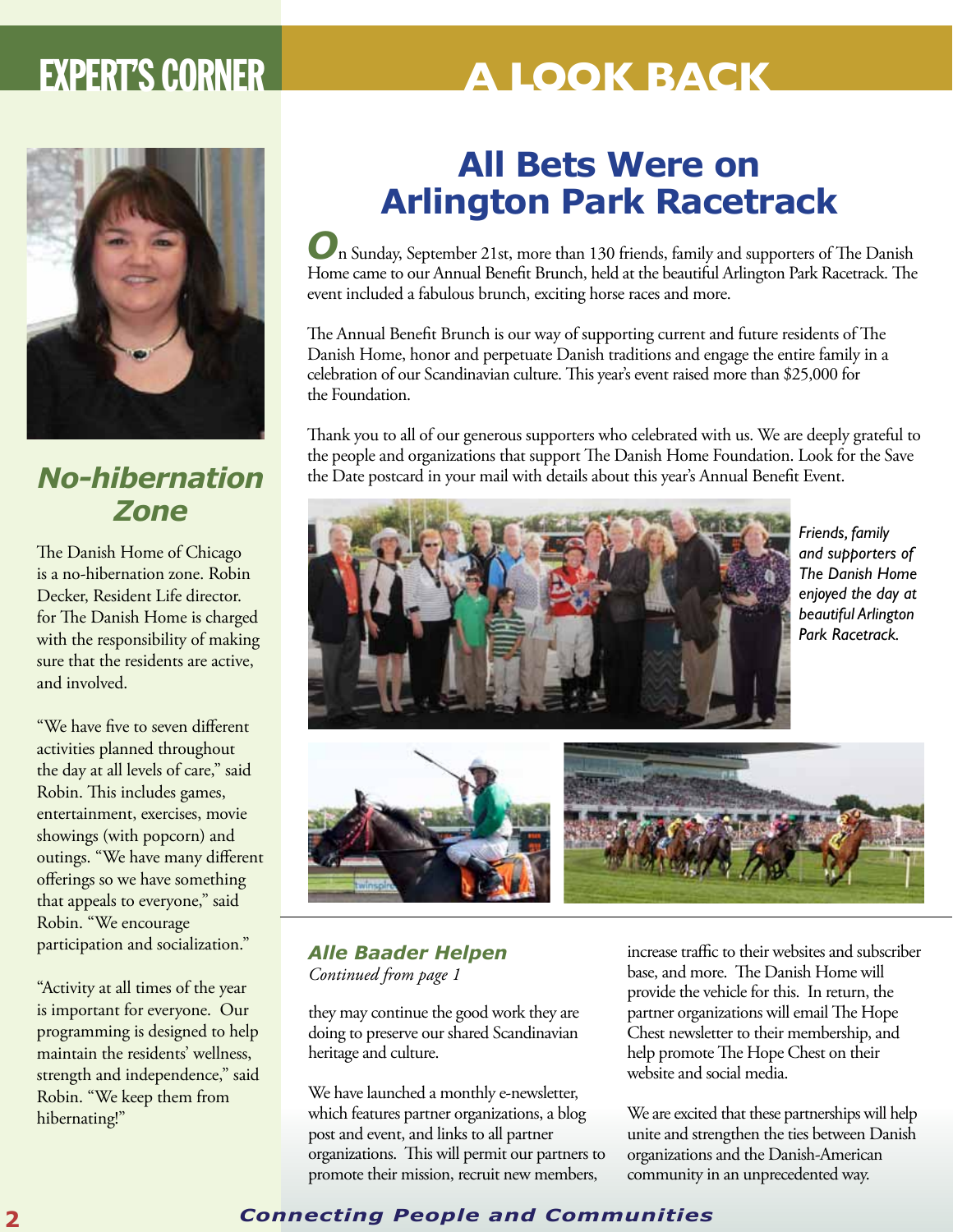## **2014 Essence Award**

*T*he Essence Award, which was first introduced in 2012, is bestowed annually on a person or group of people integral to preserving the legacy of the Danish community…the essence of The Danish Home Foundation, through their commitment, compassion, caring and giving. The Danish

Home has a long tradition of being blessed by people and organizations that are deeply and generously committed to donating their time, talents, financial gifts and advocacy. The Steffensen family was most recently honored with the 2014 Essence Award for The Danish Pioneer.



Launched in 1872, The Danish Pioneer Newspaper is the oldest Danish

*Pictured above from left to right: Scott Swanson, Elsa, Linda and Elizabeth Steffensen and Jeff Anderson*

community newspaper in North America. Chris Steffensen who was born in Vinderup, Denmark, served as the editor. His wife Elsa, who was born in Silkeborg, Denmark, is the publisher; daughter Linda Steffensen took over as editor-in chief and her sister Elizabeth Steffensen is the Webmaster.

"In 1982, the Steffensen family took over The Danish Pioneer, keeping alive an important piece of history. The Danish Pioneer Newspaper has a long tradition of keeping Danish immigrants informed of what's happening within the Danish community for 140 years," said The Danish Home Foundation President/CEO Scott Swanson. "The Danish Pioneer Newspaper has helped to ensure continuity in the very important connections between individuals of Danish descent for many decades."

The Steffensens have other important roles elsewhere throughout the Danish community. In addition to serving on the board of directors of The Danish Home of Chicago, Linda is on the national board of the Museum of Danish America, Scandinavian Park, the Midwest Danish American Chamber of Commerce, and the Rebild National Park Society. She is secretary of Dania Ladies Society, an auxiliary member of DAAC, Danish Brotherhood Lodge #35, Danish Sisterhood Dagmar Lodge #4 and the Women's Auxiliary. Linda has also received the high honor of being named "Mayor for a Day" in Aalborg Denmark.

# Celebrations *From Our Kitchen*

## **Aebleskiver** (round filled Danish pancakes)

#### *Ingredients*

3 eggs, separated 2 cups buttermilk 1 1/2 cups flour 2 teaspoons baking powder 1 tablespoon sugar



1/2 teaspoon salt 1/4 teaspoon cardamom, cinnamon or nutmeg 2 tablespoons melted butter (plus more for greasing the pan)

#### *Directions*

Beat egg whites until stiff; set aside. Beat egg yolks and buttermilk together. Sift dry ingredients together and add to liquid mixture. Add the melted butter and mix together until smooth. Fold in beaten egg whites. Fill pan cups about 1/4 full of oil and heat.

Fill pan cups with batter. If you are adding jam, jelly or applesauce to the middle add it now, only about a 1/4 teaspoons. Bake until the edges are bubbly. Turn (using a fork, knitting needle, or toothpick) and continue turning until evenly browned and toothpick inserted into center comes out clean. Sprinkle with powdered sugar or cinnamon and sugar.

# **HELPING HANDS**

## **Auxiliary Benefits The Home**



In October, the Women's Auxiliary of The Danish Home hosted its 2014 Annual Membership Meeting and Brunch. More than 115 people attended, including members, families, friends and residents. This was a great opportunity to get together while supporting an excellent cause, meeting new residents and learning firsthand about The Danish Home.

The 200-member Women's Auxiliary provides support to The Danish Home in whatever way it can, through volunteer service. Additionally, the Women's Auxiliary raises funds to support residents of The Danish Home.

## *www.DanishHomeOfChicago.org* **3**